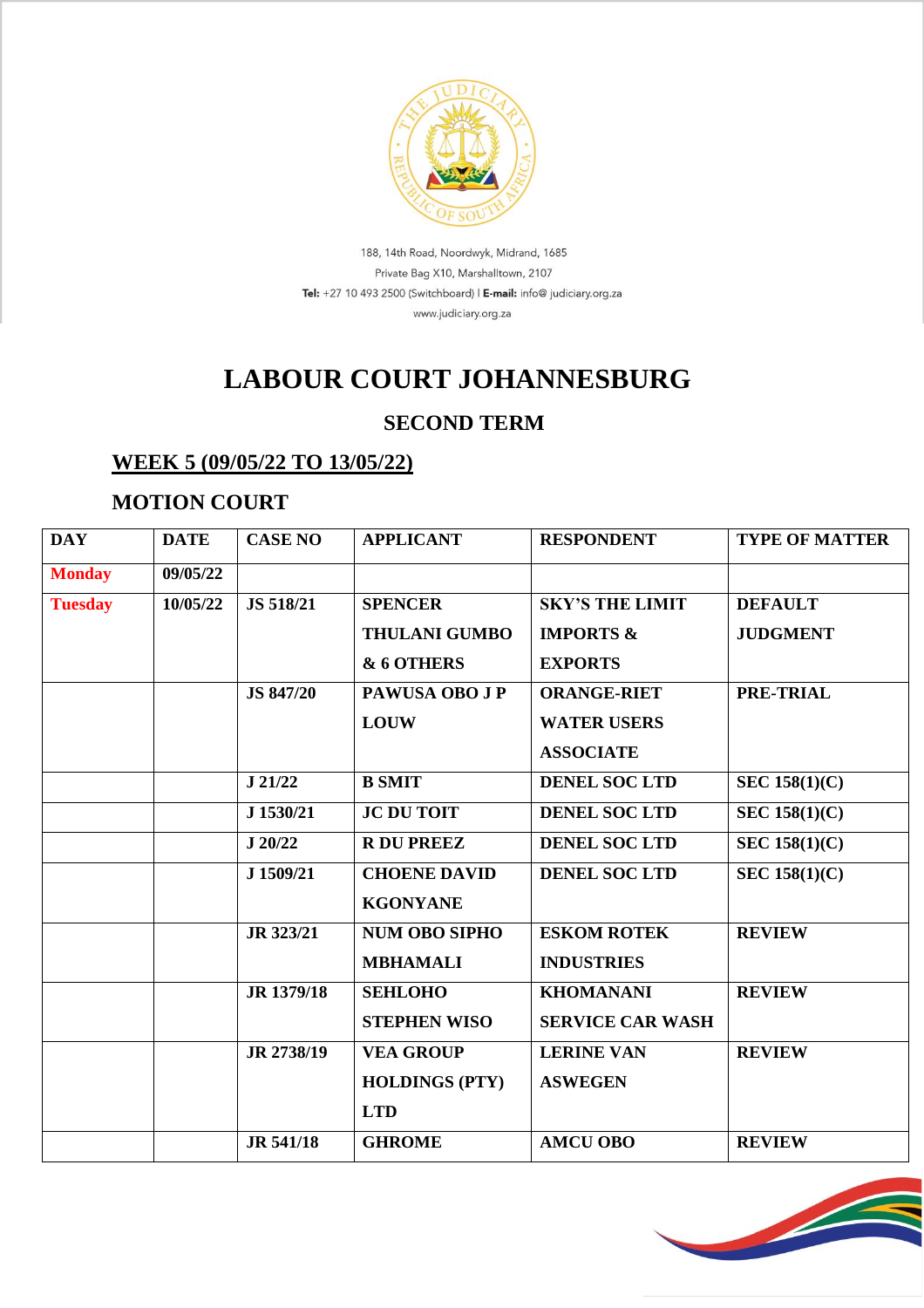|                  |          |                 | <b>TRADERS (PTY)</b> | <b>MICONDO ADRIAN</b>     |                                                 |
|------------------|----------|-----------------|----------------------|---------------------------|-------------------------------------------------|
|                  |          |                 | <b>LTD</b>           |                           |                                                 |
|                  |          | J 369/21        | <b>TAMOYO</b>        | <b>HLENGIWE NOBELA</b>    | <b>APPLICATION</b>                              |
|                  |          |                 |                      |                           | <b>(SITTING AT LAND</b>                         |
|                  |          |                 |                      |                           | <b>CLAIMS COURT)</b>                            |
|                  |          | JR 930/19       | <b>PRECIOUS</b>      | <b>NETCARE</b>            | <b>REVIEW</b>                                   |
|                  |          |                 | <b>NKONWA</b>        | <b>OLIVEDALE</b>          | <b>(SITTING AT LAND</b><br><b>CLAIMS COURT)</b> |
|                  |          |                 |                      | <b>HOSPITAL</b>           |                                                 |
|                  |          | <b>JR 85/20</b> | <b>MAGIC ALPHEUS</b> | <b>SATON AUTO</b>         | <b>REVIEW</b>                                   |
|                  |          |                 | <b>MORUKULADI</b>    | <b>LEATHER INDUSTRY</b>   | <b>(SITTING AT LAND</b>                         |
|                  |          |                 |                      | OF SOUTHERN SA            | <b>CLAIMS COURT)</b>                            |
|                  |          | JR 739/19       | <b>NPA</b>           | <b>PSA OBO MEMBERS</b>    | <b>REVIEW</b>                                   |
|                  |          |                 |                      |                           | <b>(SITTING AT LAND</b>                         |
| <b>Wednesday</b> | 11/05/22 | J 1017/21       | <b>RECORD</b>        | <b>ABRAHAM BAREND</b>     | <b>CLAIMS COURT)</b><br><b>SEC 77(3)</b>        |
|                  |          |                 | <b>ENGINEERING</b>   | <b>STEVE WRIGHT</b>       |                                                 |
|                  |          |                 | (PTY) LTD            |                           |                                                 |
|                  |          |                 |                      |                           |                                                 |
|                  |          | JR 1818/19      | <b>THOMAS</b>        | <b>FIDELITY CASH</b>      | <b>RULE 11</b>                                  |
|                  |          |                 | <b>NETSHIONGOLWE</b> | <b>SOLUTIONS (PTY)</b>    |                                                 |
|                  |          |                 |                      | <b>LTD</b>                |                                                 |
|                  |          | JR 1037/20      | <b>ZAMASHENGE</b>    | <b>FIDELITY ADT (PTY)</b> | <b>RULE 11</b>                                  |
|                  |          |                 | <b>BUTHELEZI</b>     | <b>LTD</b>                |                                                 |
|                  |          | JR 1185/19      | PTAWU OBO JAN        | <b>FIDELITU SECURITY</b>  | <b>RULE 11</b>                                  |
|                  |          |                 | <b>BORS</b>          | <b>SERVICES</b>           |                                                 |
|                  |          | JR 2177/20      | <b>WINNIE</b>        | <b>COLLEGE FOR</b>        | <b>REVIEW</b>                                   |
|                  |          |                 | <b>GERTRUDE</b>      | <b>BUSINESS &amp;</b>     |                                                 |
|                  |          |                 | <b>MOSES</b>         | <b>MARITIME STUDIES</b>   |                                                 |
|                  |          | J 1589/21       | <b>B STOLYZ</b>      | <b>DENEL SOC LTD</b>      | <b>SEC 77(3)</b>                                |
|                  |          | J 1588/21       | <b>NH HLONGWANE</b>  | DENEL SOC LTD             | <b>SEC 77(3)</b>                                |
|                  |          | J 1009/21       | <b>RECORD</b>        | <b>WILLIAM GODFREY</b>    | SEC $77(3)$                                     |
|                  |          |                 | <b>ENGINEERING</b>   | <b>DU PLESSIS</b>         |                                                 |
|                  |          |                 | (PTY) LTD            |                           |                                                 |
|                  |          | JS 718/17       | <b>JONAS MELEKE</b>  | <b>TAU MINING</b>         | <b>DEFAULT</b>                                  |
|                  |          |                 | <b>SEDISHO</b>       | <b>CONSULTANTS</b>        | <b>JUDGMENT</b>                                 |
|                  |          | JR 820/21       | <b>MBOKOTI T</b>     | <b>DEPT OF</b>            | <b>REVIEW</b>                                   |
|                  |          |                 | <b>LESHABANE</b>     | <b>EUDUCATION</b>         |                                                 |
|                  |          |                 |                      |                           |                                                 |

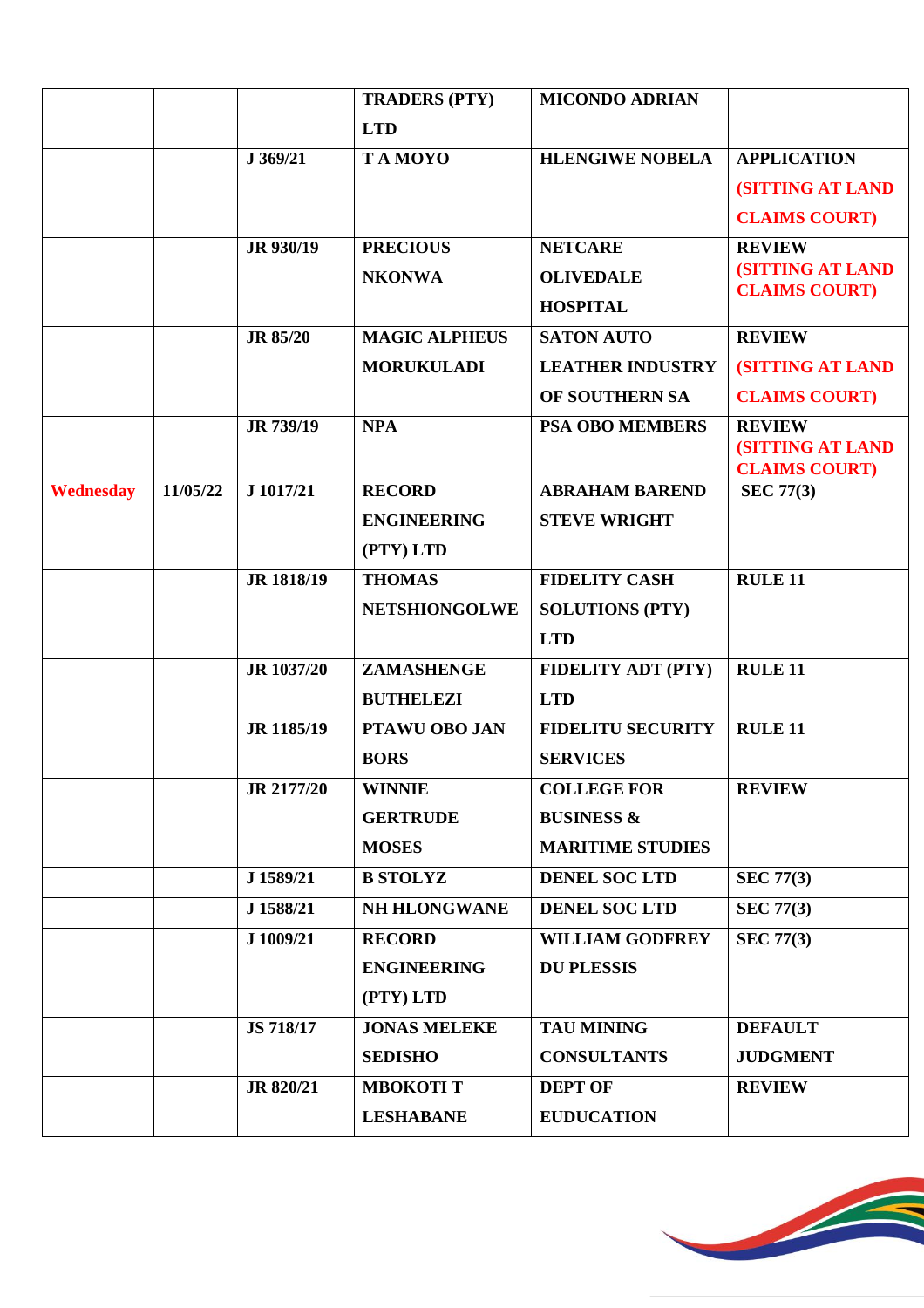

188, 14th Road, Noordwyk, Midrand, 1685 Private Bag X10, Marshalltown, 2107 Tel: +27 10 493 2500 (Switchboard) | E-mail: info@ judiciary.org.za

|          |                  | www.judiciary.org.za |                            |                         |
|----------|------------------|----------------------|----------------------------|-------------------------|
|          |                  |                      | <b>EASTERN CAPE</b>        |                         |
|          | <b>JR</b> 171/21 | <b>RAM TRANSPORT</b> | <b>SATAWU OBO M</b>        | <b>REVIEW</b>           |
|          |                  | <b>SA (PTY) LTD</b>  | <b>JAMBA</b>               |                         |
|          | J 22/20          | <b>HOUSTON T</b>     | <b>LUZANA CIVIL</b>        | <b>APPLICATION</b>      |
|          |                  | <b>CALCUTTA</b>      | <b>BUILDING (PTY) LTD</b>  |                         |
|          | <b>JR 62/20</b>  | <b>FAWU OBO</b>      | <b>IMPERIAL</b>            | <b>REVIEW</b>           |
|          |                  | <b>MEMBERS</b>       | <b>LOGISTICS (PTY)</b>     |                         |
|          |                  |                      | <b>LTD</b>                 |                         |
|          | JR 1871/19       | <b>AMCU</b>          | <b>HARMONY GOLD</b>        | <b>REVIEW</b>           |
|          |                  |                      | <b>MINING COMPANY</b>      |                         |
|          | JR 2240/19       | <b>NGWETJANA</b>     | PITSI EKSTEEN              | <b>REVIEW</b>           |
|          |                  | <b>MADUMETJA</b>     | <b>NONG &amp; 2 OTHERS</b> | <b>(SITTING AT LAND</b> |
|          |                  | <b>SECURITY</b>      |                            | <b>CLAIMS COURT)</b>    |
|          |                  | <b>SERVICES CC</b>   |                            |                         |
|          | JR 1543/17,      | <b>A M MOAHLODI</b>  | <b>SAPS</b>                | <b>REVIEW</b>           |
|          | J 1683/17        |                      |                            | <b>(SITTING AT LAND</b> |
|          |                  |                      |                            | <b>CLAIMS COURT)</b>    |
|          | JR 252/20        | <b>NGAKA MODIRI</b>  | <b>OPPHIRI</b>             | <b>REVIEW</b>           |
|          |                  | <b>MOLEMA</b>        |                            | <b>(SITTING AT LAND</b> |
|          |                  | <b>DISTRICT</b>      |                            | <b>CLAIMS COURT)</b>    |
|          | JR 1104/20       | <b>LANGHTON</b>      | <b>DRAGER SOUTH</b>        | <b>REVIEW</b>           |
|          |                  | <b>MLANGA</b>        | <b>AFRICA (PTY) LTD</b>    | <b>(SITTING AT LAND</b> |
|          |                  |                      |                            | <b>CLAIMS COURT)</b>    |
| 12/05/22 | JR 891/21        | <b>JP VAN BILJON</b> | <b>WAR OBO TINASHE</b>     | <b>RULE 11</b>          |
|          |                  | <b>TRANSPORT</b>     | <b>DZIVA</b>               |                         |
|          | J 1491/20        | <b>MTWU OBO</b>      | <b>KHAYELIHLE DAY</b>      | <b>RULE 11</b>          |
|          |                  | <b>DIMAKATSO</b>     | <b>CARE CENTRE</b>         |                         |
|          |                  | <b>MATHUMPO</b>      |                            |                         |
|          |                  |                      |                            |                         |

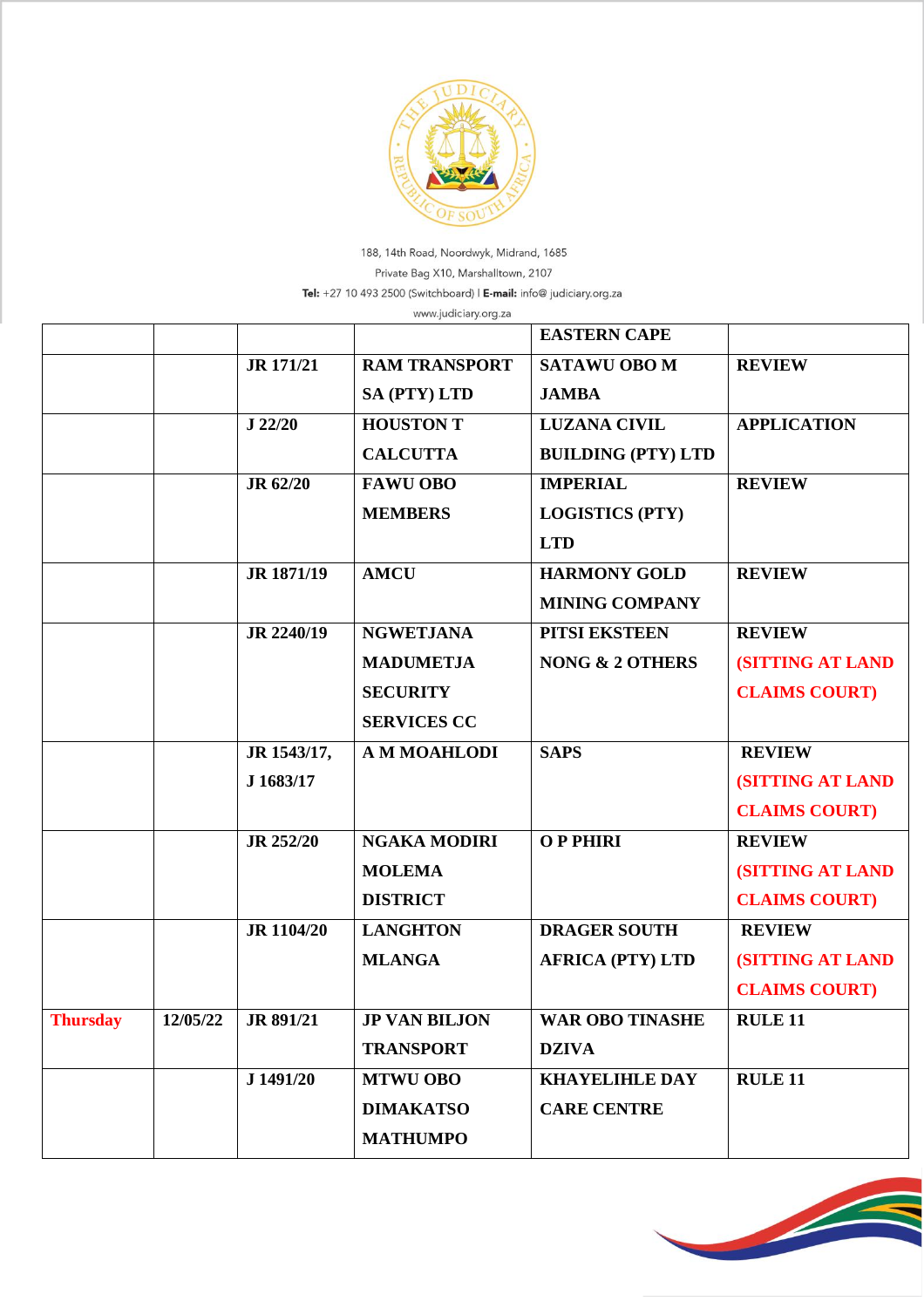| J 810/21         | <b>SAMUEL MBUSO</b>     | <b>MAINSAIL</b>         | <b>SEC 158(1)(C)</b>    |
|------------------|-------------------------|-------------------------|-------------------------|
|                  |                         | <b>TRANSPORT</b>        |                         |
|                  |                         | <b>TRADING</b>          |                         |
| J 1398/21        | <b>WAR OBO</b>          | <b>HALO AVIATION</b>    | <b>SEC 158(1)(C)</b>    |
|                  | <b>PRECIOUS</b>         |                         |                         |
|                  | <b>BONGIWE</b>          |                         |                         |
|                  | <b>SPRINKAAN</b>        |                         |                         |
| JS 626/21        | <b>AUDITOR</b>          | <b>RENDANI E MUNYAI</b> | <b>DEFAULT</b>          |
|                  | <b>GENERAL OF SA</b>    |                         | <b>JUDGMENT</b>         |
| J 1004/21        | <b>RECORD</b>           | <b>HENDRICK</b>         | <b>SEC 77</b>           |
|                  | <b>ENGINEERING</b>      | <b>LOTTERING</b>        |                         |
|                  | (PTY) LTD               |                         |                         |
| <b>JS 121/18</b> | <b>DINTWE</b>           | <b>NEWRAK MINING</b>    | <b>DEFAULT</b>          |
|                  | <b>GALETLALE</b>        | (PTY) LTD               | <b>JUDGMENT</b>         |
|                  | EDWIN $&3$              |                         |                         |
|                  | <b>OTHERS</b>           |                         |                         |
| <b>JS 681/20</b> | ANIA ZARZYKA &          | <b>JENNA CLIFFORD</b>   | PRE-TRIAL               |
|                  | 2 OTHERS                | <b>DESINS (PTY) LTD</b> |                         |
| JR 1561/21       | <b>CHEEKY</b>           | <b>MPHO SEHLOHO</b>     | <b>REVIEW</b>           |
|                  | PICTURES (PTY)          |                         |                         |
|                  | <b>LTD</b>              |                         |                         |
| JR 493/21        | <b>MOKORO</b>           | <b>ALFONSO AMRAL</b>    | <b>REVIEW</b>           |
|                  | <b>HOLDINGS</b>         |                         |                         |
|                  | <b>COMPANY (PTY)</b>    |                         |                         |
|                  | <b>LTD</b>              |                         |                         |
| J 944/20         | <b>UMASHI SAMSON</b>    | <b>CITY OF TSHWANE</b>  |                         |
|                  | <b>DHAMINI</b>          | <b>METRO</b>            | <b>APPLICATION</b>      |
|                  |                         | <b>MUNICIPALITY</b>     |                         |
| JR 1457/19       | <b>HARMONY GOLD</b>     | <b>LEBOGANG</b>         | <b>REVIEW</b>           |
|                  | <b>MINING</b>           | <b>MOROKENG</b>         |                         |
|                  | <b>COMPANY LTD</b>      |                         |                         |
| J 1468/17        | <b>SANGARI SA (PTY)</b> | <b>LESEGO MATOTONG</b>  | <b>APPLICATION</b>      |
|                  | <b>LTD</b>              |                         | <b>(SITTING AT LAND</b> |
|                  |                         |                         | <b>CLAIMS COURT)</b>    |
| JR 2015/18       | <b>GOVERNMENT</b>       | <b>POPCRU OBO</b>       | <b>REVIEW</b>           |
|                  | <b>PENSION</b>          | <b>MEMBERS</b>          | <b>(SITTING AT LAND</b> |

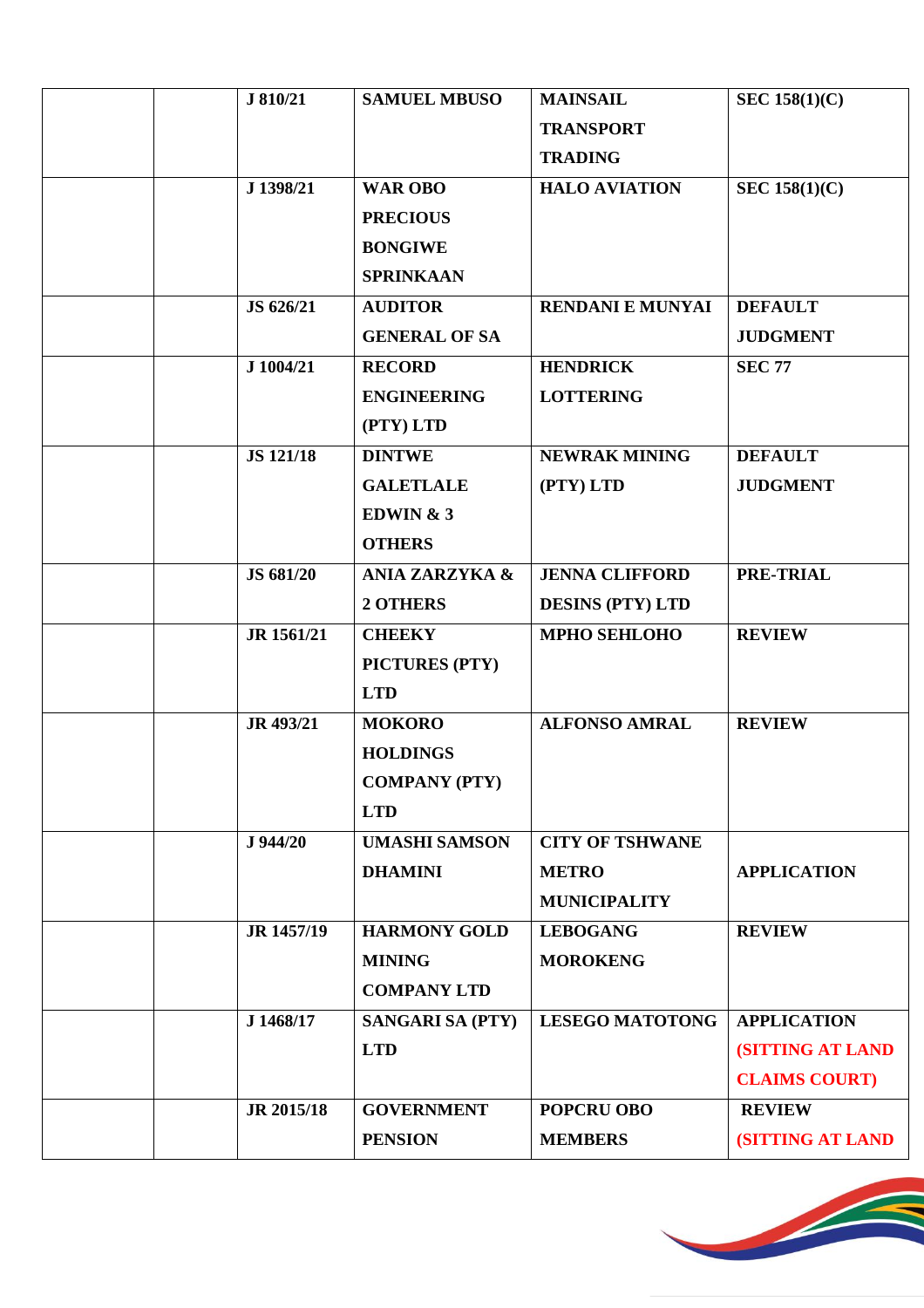

188, 14th Road, Noordwyk, Midrand, 1685 Private Bag X10, Marshalltown, 2107

Tel: +27 10 493 2500 (Switchboard) | E-mail: info@ judiciary.org.za

|               |          |            | www.judiciary.org.za    |                                  |                         |
|---------------|----------|------------|-------------------------|----------------------------------|-------------------------|
|               |          |            | <b>ADMINISTRATION</b>   |                                  | <b>CLAIMS COURT)</b>    |
|               |          |            | <b>AGENCY</b>           |                                  |                         |
|               |          | JR 2932/19 | <b>BIMBO QSR</b>        | <b>ANDRE VAN</b>                 | <b>REVIEW</b>           |
|               |          |            | <b>HOLDINGS SA</b>      | <b>SCHALKWYK</b>                 | <b>(SITTING AT LAND</b> |
|               |          |            | (PTY) LTD               |                                  | <b>CLAIMS COURT)</b>    |
|               |          | JR 2834/19 | <b>CASHET (PTY) LTD</b> | <b>PTAWU OBO</b>                 | <b>REVIEW</b>           |
|               |          |            |                         | <b>MEMBERS</b>                   | <b>(SITTING AT LAND</b> |
|               |          |            |                         |                                  | <b>CLAIMS COURT)</b>    |
| <b>Friday</b> | 13/05/22 | J 1088/21  | <b>THABISO NDUNA</b>    | <b>DON'T WASTE GAU 3</b>         | <b>EX-PARTE</b>         |
|               |          |            |                         | (PTY) LTD & 2                    |                         |
|               |          |            |                         | <b>OTHERS</b>                    |                         |
|               |          | J 1245/20  | PAWUSA OBO              | <b>DEPT OF</b>                   | <b>EX-PARTE</b>         |
|               |          |            | <b>WENDY</b>            | TRANSPORT,                       |                         |
|               |          |            | <b>WILTSHIRE</b>        | <b>SAFETY &amp; LAISON &amp;</b> |                         |
|               |          |            |                         | <b>OTHERS</b>                    |                         |
|               |          | J 1389/21  | <b>CLICHÉ BJORN</b>     | PHAKISA FREIGHT                  | <b>CONTEMPT</b>         |
|               |          |            | <b>FRITZ</b>            | <b>MANAGEMENT</b>                |                         |
|               |          |            |                         | <b>SERVICES &amp; 2</b>          |                         |
|               |          |            |                         | <b>OTHERS</b>                    |                         |
|               |          | J 1395./21 | <b>GEOGINA M</b>        | <b>DEPT OF HEALTH</b>            | <b>EX-PARTE</b>         |
|               |          |            | <b>MADILABA</b>         | <b>LIMPOPO &amp; 3</b>           |                         |
|               |          |            |                         | <b>OTHERS</b>                    |                         |
|               |          | J 1054/21  | <b>HESTER H DU</b>      | <b>POLOKWANE</b>                 | <b>EX-PARTE</b>         |
|               |          |            | <b>PLLOY</b>            | <b>MUNICIPALITY &amp; 2</b>      |                         |
|               |          |            |                         | <b>OTHERS</b>                    |                         |
|               |          | J 1537/21  | PETRONELLA J            | <b>LEE JANSE VAN</b>             | <b>CONTEMPT</b>         |
|               |          |            | <b>BESTBIER</b>         | <b>RENSBURG &amp; OTHER</b>      |                         |
|               |          | J 2267/19  | <b>FURNITURE</b>        | <b>INTELLIGENT</b>               | <b>CONTEMPT</b>         |

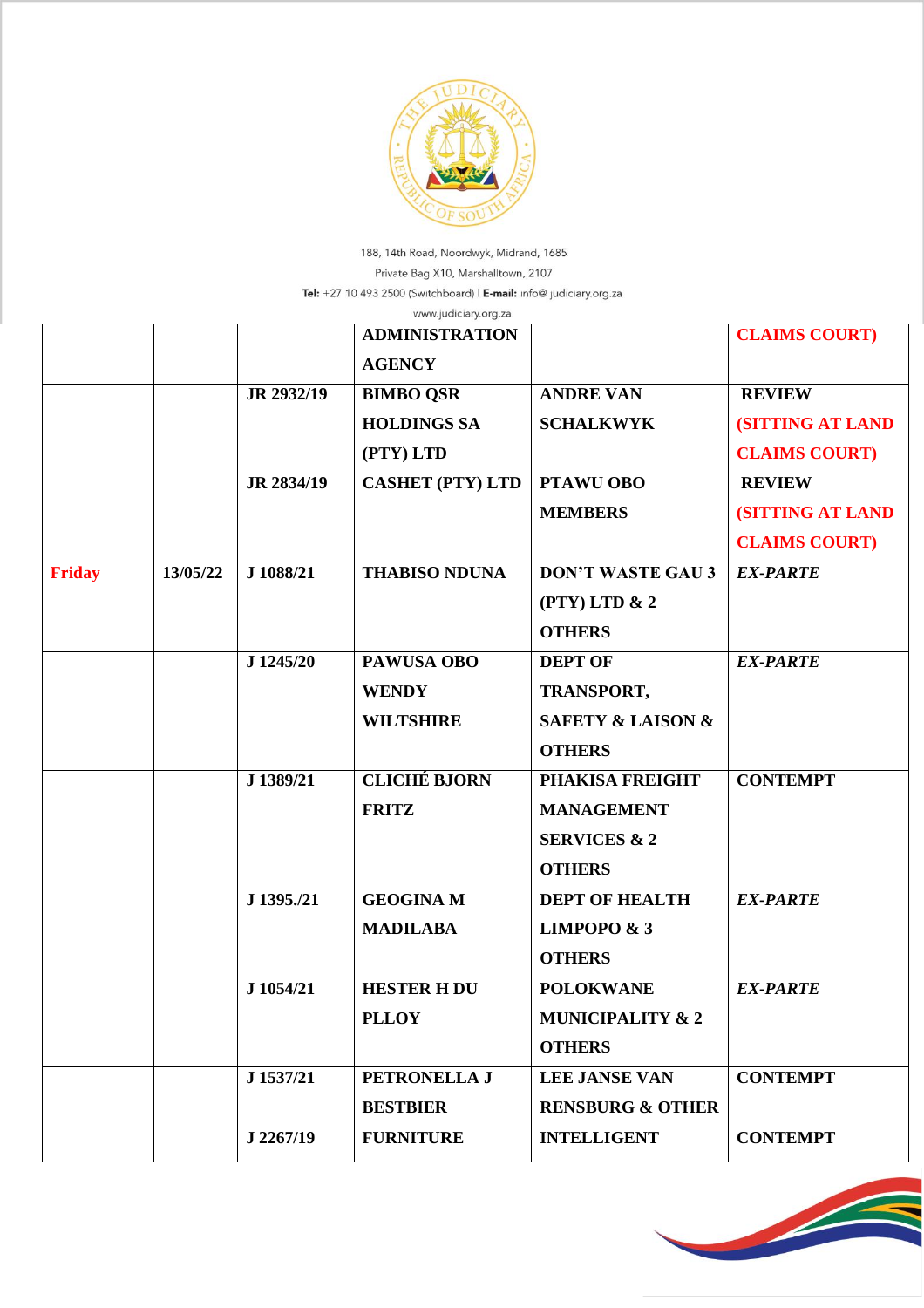|  |                  | <b>BARGAINING</b>      | <b>KITCHENS (PTY) LTD</b>                |                        |
|--|------------------|------------------------|------------------------------------------|------------------------|
|  |                  | <b>COUNCIL</b>         | <b>&amp; OTHER</b>                       |                        |
|  | J 1170/21        | <b>HEINZ GUSTAR</b>    | <b>MSUKALIGWA</b>                        | <b>CONTEMPT</b>        |
|  |                  | <b>WALDERMAR</b>       | <b>MUNICIPALITY &amp; 2</b>              |                        |
|  |                  |                        | <b>OTHERS</b>                            |                        |
|  | JR 909/16        | <b>TASWU OBO JELE</b>  | <b>MPS TOURS &amp;</b>                   | <b>CONTEMPT</b>        |
|  |                  | & 5 OTHERS             | <b>OTHER</b>                             |                        |
|  | $J$ 417/21       | <b>DR SIBUSISO</b>     | <b>DEPT OF HEALTH &amp;</b>              | <b>EX-PARTE</b>        |
|  |                  | <b>MHLAMBI &amp; 4</b> | 2 OTHERS                                 |                        |
|  |                  | <b>OTHERS</b>          |                                          |                        |
|  | JR 2785/19       | <b>S M MOKGOTLOA</b>   | <b>MEC DEPT OF</b>                       | <b>EX-PARTE</b>        |
|  |                  |                        | <b>EDUCATION &amp;</b>                   |                        |
|  |                  |                        | <b>OTHER</b>                             |                        |
|  | <b>JR</b> 136/20 | <b>TAFADZWA</b>        | THE CHIEF OF ANTI                        | <b>EX-PARTE</b>        |
|  |                  | <b>MAGAYA</b>          | <b>COLD PROPERTY &amp;</b>               |                        |
|  |                  |                        | <b>OTHER</b>                             |                        |
|  | J 442/22         | <b>MRS SE DHLAMINI</b> | <b>TESCO AFRICA</b>                      | <b>INTERPLEADER</b>    |
|  | <b>JS 84/20</b>  | <b>LECHEKO</b>         | <b>DEPT OF HIGHER</b>                    | <b>POINT IN LIMINE</b> |
|  |                  | <b>STEPHEN</b>         | <b>EDUCATION GP &amp; 1</b>              |                        |
|  |                  | <b>MOTHOBI</b>         | <b>OTHER</b>                             |                        |
|  | JS 300/21        | <b>STEFAN</b>          | <b>CITY OF TSHWANE</b>                   | <b>SPECIAL PLEA</b>    |
|  |                  | <b>ANDRIAAN DE</b>     | <b>METRO</b>                             |                        |
|  |                  | <b>VILLIER</b>         | <b>MUNICIPALITY</b>                      |                        |
|  | JS1005/19        | <b>GRAHAM</b>          | <b>4 ARROWS MINING &amp; CONDONATION</b> |                        |
|  |                  | NIEUWEHUISEN &         | <b>ENGINEERING</b>                       |                        |
|  |                  | <b>OTHER</b>           |                                          |                        |
|  | <b>JS 118/21</b> | <b>LAMOND SEGONE</b>   | <b>RANDCON PAINT</b>                     | <b>CONDONATION</b>     |
|  |                  |                        | <b>CENTRE</b>                            |                        |
|  |                  |                        |                                          |                        |

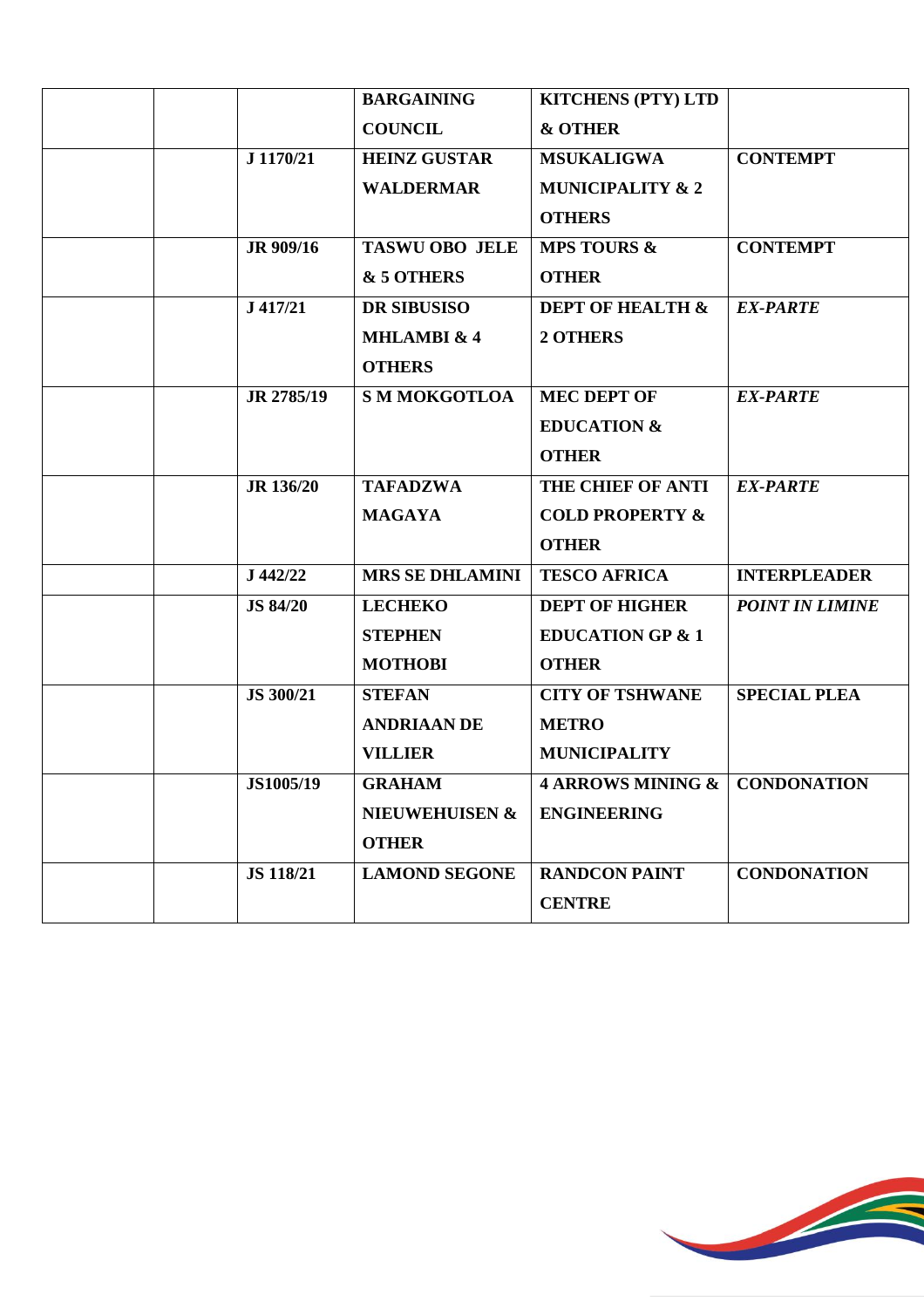

188, 14th Road, Noordwyk, Midrand, 1685 Private Bag X10, Marshalltown, 2107 Tel: +27 10 493 2500 (Switchboard) | E-mail: info@ judiciary.org.za www.judiciary.org.za

## **LABOUR COURT JOHANNESBURG**

### **SECOND TERM**

#### **WEEK 5 (09/05/22 TO 13/05/22)**

#### **URGENT COURT**

| <b>DAY</b>     | <b>DATE</b> | <b>CASE NO</b> | <b>APPLICANT</b>      | <b>RESPONDENT</b>          | <b>TYPE OF MATTER</b>  |
|----------------|-------------|----------------|-----------------------|----------------------------|------------------------|
|                |             |                |                       |                            |                        |
| <b>Monday</b>  | 09/05/22    | J537/22        | <b>BIDVEST</b>        | <b>OTLOTLENG</b>           | <b>STRIKE</b>          |
|                |             |                | <b>PRESTIGE</b>       | <b>NABANE &amp; OTHERS</b> | <b>INTERDICT</b>       |
|                |             |                | <b>CLEANING</b>       |                            |                        |
|                |             |                | <b>SERVICE</b>        |                            |                        |
| <b>Tuesday</b> | 10/05/22    | J 492/22       | <b>NGWETJANA</b>      | <b>MAPHUTHA JAMES</b>      | <b>STAY OF WRIT</b>    |
|                |             |                | <b>MADUMETJA</b>      | <b>PHAKO</b>               |                        |
|                |             |                | <b>SECURITY</b>       |                            |                        |
|                |             | J 515/22       | <b>ELGIN</b>          | <b>FEZILE DABI</b>         | <b>INTERDICT</b>       |
|                |             |                | <b>THAMSANQA</b>      | <b>DISTRICT</b>            |                        |
|                |             |                | <b>FEMELE</b>         | <b>MUNICIPALITY</b>        |                        |
|                |             | J 526/22       | <b>NUMSA</b>          | <b>MECAROLLER</b>          | <b>DISCOVERY</b>       |
|                |             |                |                       | <b>AFRICA (PTY) LTD</b>    |                        |
|                |             | J 521/22       | <b>DEPT OF HEALTH</b> | <b>DAVID</b>               | <b>TO REVIEW &amp;</b> |
|                |             |                | <b>NW</b>             | <b>TSHOBOTLWANE</b>        | <b>SETTING ASIDE</b>   |
|                |             | J 527/22       | <b>XOLANIE</b>        | <b>INFORMATION</b>         | <b>INTERDICT</b>       |
|                |             |                | <b>MAZIBUKO</b>       | <b>REGULATOR SA</b>        |                        |
|                |             | J 520/22       | <b>NUMSA</b>          | <b>HARMONY GOLD</b>        | <b>INTERDICT</b>       |
|                |             |                |                       | <b>MINING COMPANY</b>      |                        |
|                |             | J 498/22       | <b>THOMSON</b>        | <b>T RAMAPHANI</b>         | <b>INTERDICT</b>       |

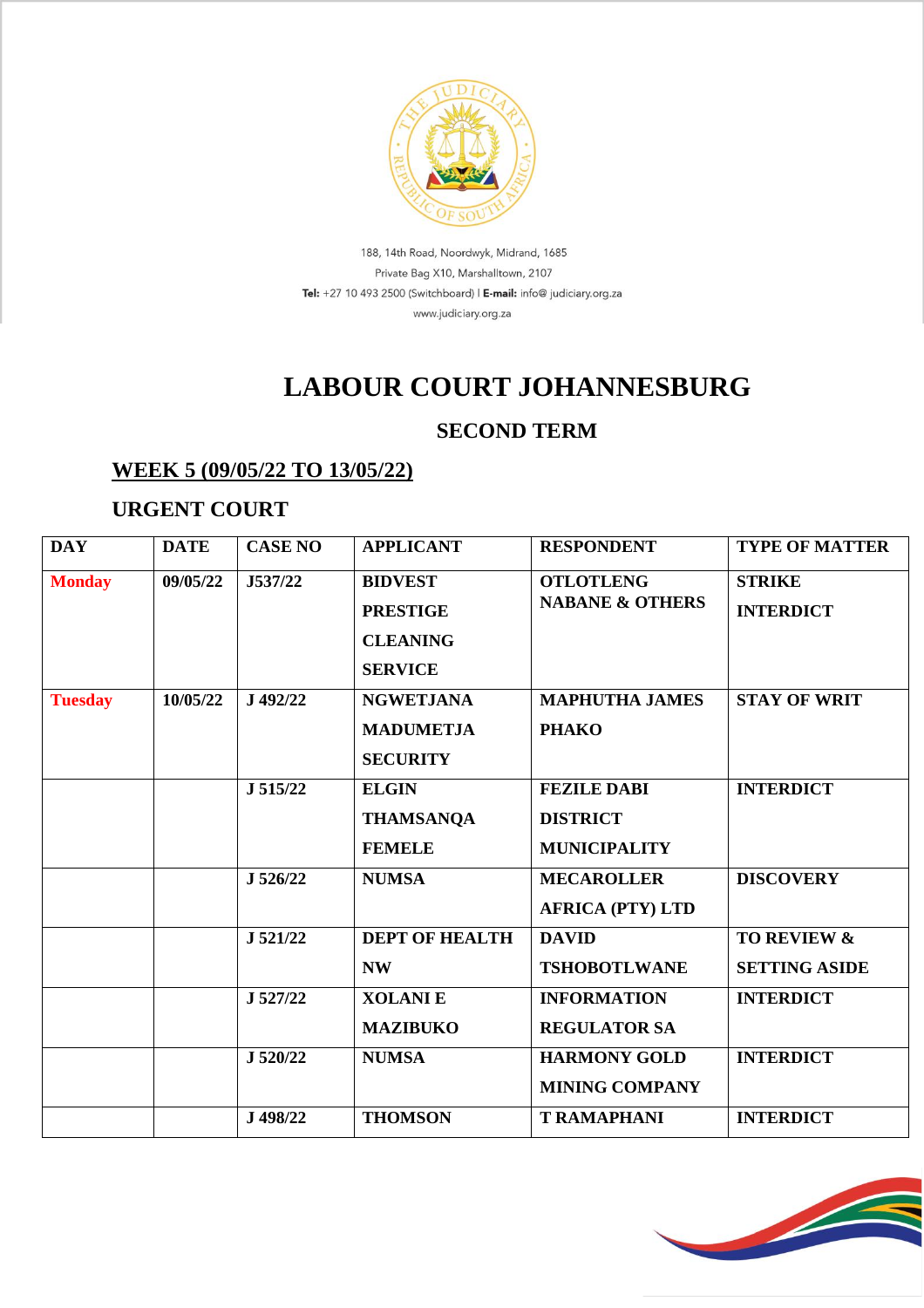|                 |          |           | <b>SECURITY (PTY)</b> |                            |                      |
|-----------------|----------|-----------|-----------------------|----------------------------|----------------------|
|                 |          |           | <b>LTD</b>            |                            |                      |
| Wednesday       | 11/05/22 | J 451/22  | <b>NUMSA</b>          | <b>ALS HUMAN</b>           | <b>SEC 189</b>       |
|                 |          |           |                       | <b>RESOURCES</b>           |                      |
|                 |          |           |                       | <b>SOLUTION (PTY) LTD</b>  |                      |
|                 |          | J 140/22  | <b>REDPATH MINING</b> | <b>NUM</b>                 | <b>RETURN DATE</b>   |
|                 |          |           | (PTY) LTD             |                            |                      |
|                 |          | J535/22   | <b>SATAWU</b>         | <b>CYPRIAN THOMAS</b>      | <b>STAY OF WRIT</b>  |
|                 |          |           |                       | <b>NGCOBO &amp; OTHERS</b> |                      |
|                 |          | J513/22   | <b>YORK TIMBERS</b>   | <b>NUMSA</b> obo           | <b>INTERDICT</b>     |
|                 |          |           | (PTY) LTD             | <b>MEMBERS</b>             |                      |
| <b>Thursday</b> | 12/05/22 | J 280/22  | <b>UASA</b>           | <b>DENEL SOC LTD</b>       | <b>RETURN DATE</b>   |
|                 |          | J 26/22   | TELWIERDE (PTY)       | <b>EFF OBO MEMBERS</b>     | <b>RETURN DATE</b>   |
|                 |          |           | <b>LTD</b>            |                            |                      |
|                 |          | J 263/22  | <b>MEGA EXPRESS</b>   | <b>NUMSA</b>               | <b>RETURN DATE</b>   |
|                 |          |           | (PTY) LTD             |                            |                      |
|                 |          | J 466/22  | <b>NEW ELEC PTA</b>   | <b>TEBOGO THUTLWA</b>      | <b>INTERDICT</b>     |
|                 |          | J 479/22  | <b>THOMSONS</b>       | <b>MICHAEL OLIPHANT</b>    | <b>STAY OF WRIT</b>  |
|                 |          |           | <b>SECURITY</b>       |                            |                      |
|                 |          | J 482/22  | <b>NAMBITI</b>        | <b>MARCEL STANLEY</b>      | <b>RESTRAINT OF</b>  |
|                 |          |           | <b>TECHNOLOGIES</b>   | <b>PAUL</b>                | <b>TRADE</b>         |
|                 |          |           | (PTY) LTD             |                            |                      |
|                 |          | J518/22   | <b>DENELSOC LTD</b>   | <b>NUMSA</b> obo           | <b>STAY OF WRIT</b>  |
|                 |          |           |                       | <b>PETERSEN</b>            |                      |
| <b>Friday</b>   | 13/05/22 | J 2417/18 | <b>E MATHOLE</b>      | <b>GOVERNING BODY</b>      | <b>URGENT</b>        |
|                 |          |           |                       | OF CCMA                    | <b>INTERLOCUTORY</b> |
|                 |          | J 331/22  | POPELA MAAKE          | <b>LEBOGANG</b>            | <b>INTERDICT</b>     |
|                 |          |           | <b>ATTORNEYS INC</b>  | <b>MAXELEGU</b>            |                      |

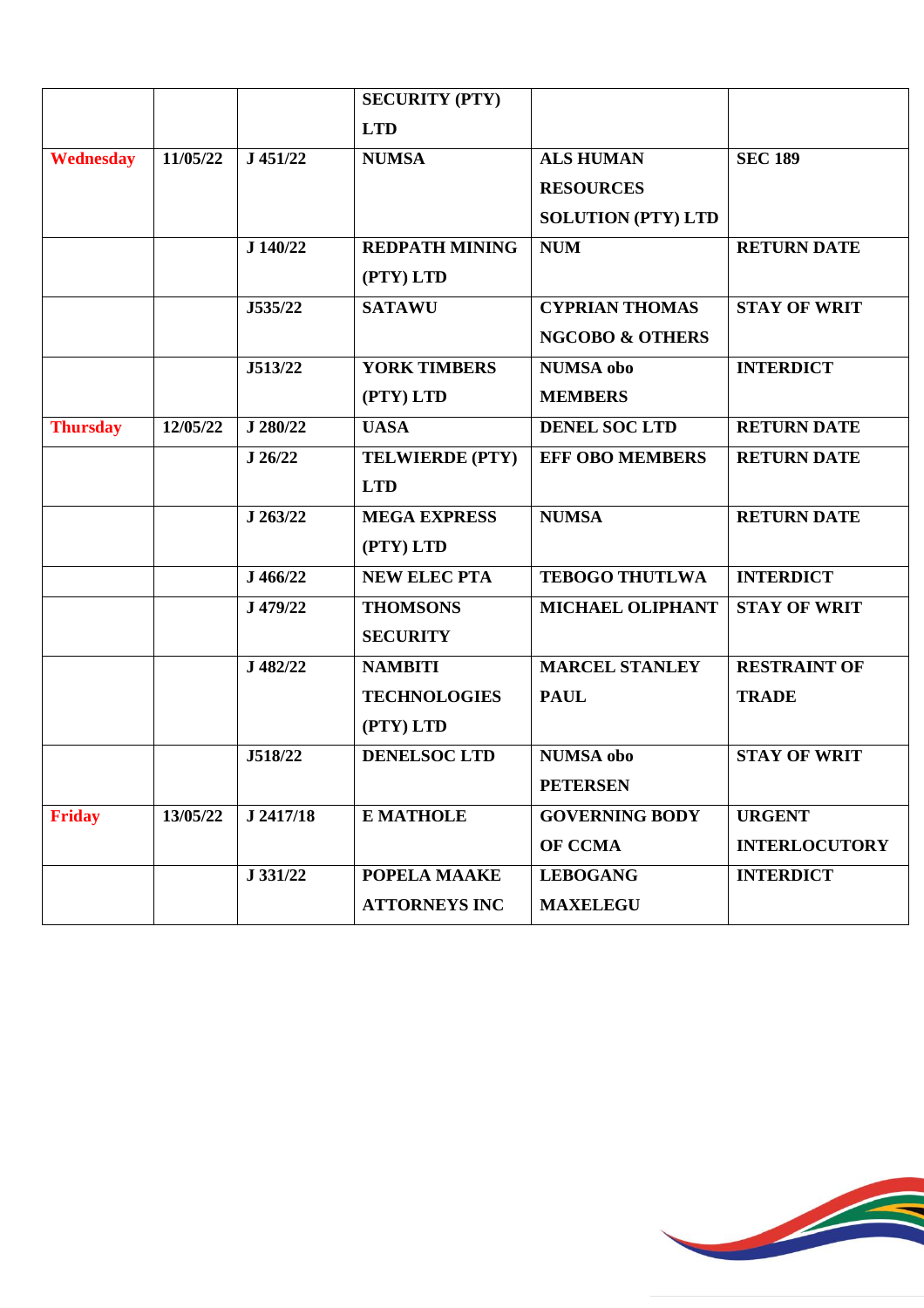

188, 14th Road, Noordwyk, Midrand, 1685 Private Bag X10, Marshalltown, 2107 Tel: +27 10 493 2500 (Switchboard) | E-mail: info@ judiciary.org.za www.judiciary.org.za

## **LABOUR COURT JOHANNESBURG**

### **SECOND TERM**

#### **WEEK 5 (09/05/22 TO 13/05/22)**

#### **TRIAL COURT**

| <b>DAY</b>      | <b>DATE</b> | <b>CASE NO</b>   | <b>APPLICANT</b>                                                               | <b>RESPONDENT</b>                                                                    | <b>TYPE OF MATTER</b>                                      |
|-----------------|-------------|------------------|--------------------------------------------------------------------------------|--------------------------------------------------------------------------------------|------------------------------------------------------------|
| <b>Monday</b>   | 09/05/22    | J 329/17         | NTM obo<br><b>THATANA &amp; 192</b><br><b>OTHERS</b>                           | <b>SPECIALISED</b><br><b>SECURITY SERVICES</b><br>(SSS)                              | <b>TRIAL</b>                                               |
|                 |             | JS 927/19        | <b>MISA obo HELENA</b><br><b>DOROTHEA</b><br><b>STOFFBERG</b>                  | <b>EASTVALL MOTORS</b><br>(PTY) LTD                                                  | <b>TRIAL</b><br><b>REMOVED, ENROL</b><br><b>FOR COMPEL</b> |
|                 |             | JS 1176/12       | <b>NUMSA</b> obo<br><b>DUMISANI</b><br><b>MASEKO &amp; 47</b><br><b>OTHERS</b> | <b>AMT AFRICA</b><br><b>RECRUITMENT (PTY)</b><br><b>LTD</b>                          | <b>TRIAL</b>                                               |
|                 |             | JS 652/18        | <b>AMCU</b> obo E M<br><b>NTULI</b>                                            | <b>FERROGLOBE</b><br><b>SILICON SMELTERS</b>                                         | <b>TRIAL</b>                                               |
| <b>Thursday</b> | 12/05/22    | JS 283/18        | <b>SOLIDARITY obo E</b><br><b>VAN ZYL</b>                                      | <b>SAPS &amp; 2 OTHERS</b>                                                           | <b>TRIAL</b>                                               |
|                 |             | JS 357/19        | <b>NUM OBO A</b><br><b>MAILA</b>                                               | <b>SERVEST GROUP</b><br>(PTY) T/A SERVEST<br><b>LANDSCAPING &amp;</b><br><b>TURF</b> | <b>TRIAL</b>                                               |
|                 |             | <b>JS 266/18</b> | <b>MANTHE SEIPHI</b><br><b>MARY</b>                                            | <b>WATERFALL</b><br><b>ACCESS NETWORKS</b><br>(PTY) LTD                              | <b>TRIAL</b>                                               |